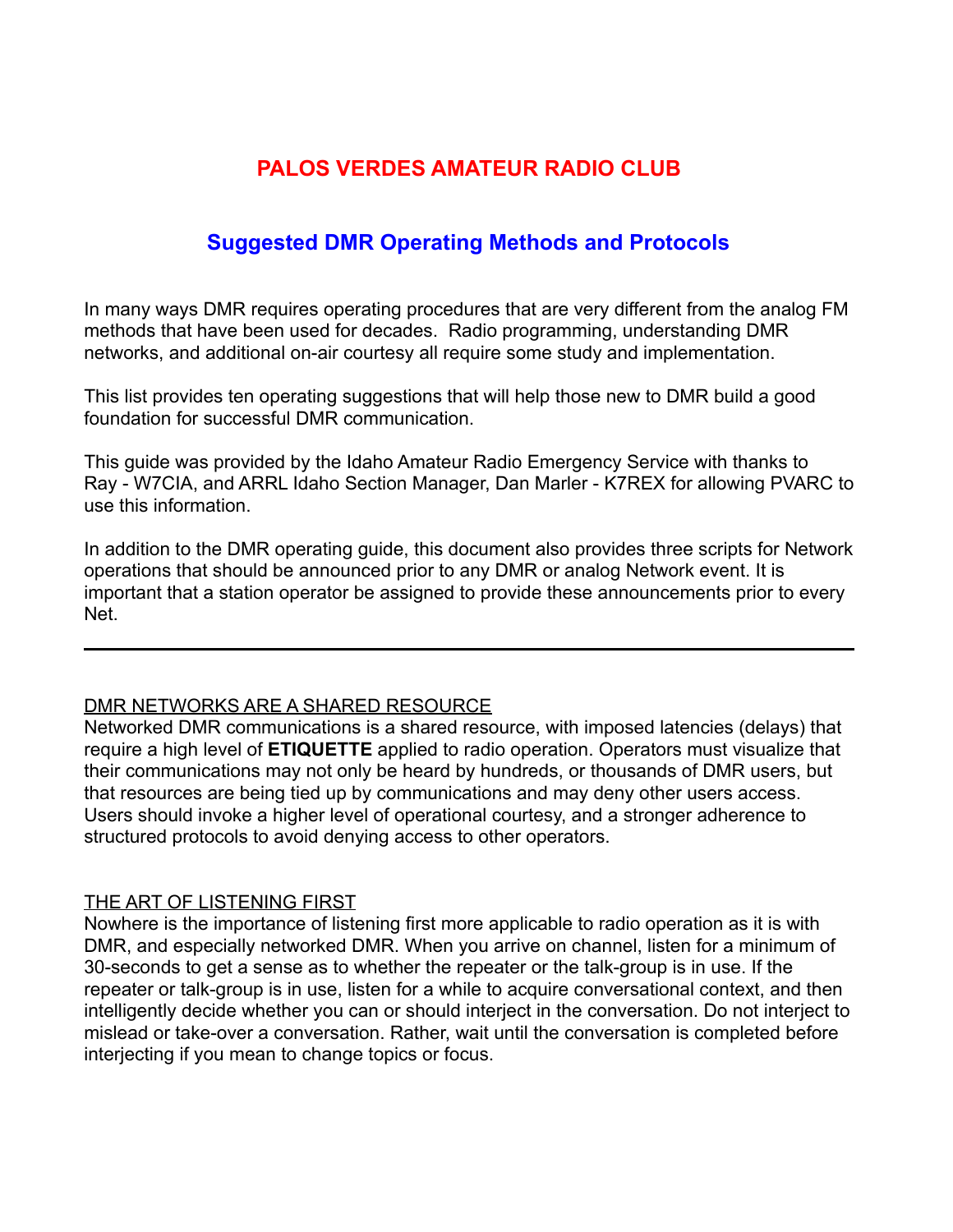### AVOID EXCESSIVE ANNOUNCEMENTS

Announcements should be used sparingly. Many operators on DMR are in the habit of announcing their presence on DMR. Many of these announcements occur without applying the Listen First technique described above. There is a time when such announcements are sensible, but far more often than not, such announcements are disruptive and annoying. An announcement may be necessary to notify other repeater users that the repeater is now on a specific talk-group. But for most other purposes, such announcements are unnecessary. If an announcement is made, for the sake of notifying other repeater users that a specific talkgroup is in use, the announcement should be made only once, and should not be periodically repeated. Operators should not make themselves a nuisance by periodically and repeatedly announcing their call sign and that they are listening to a specific talk-group as doing so literally drives other operators, who may be waiting for a call, to move to another talk-group. Remember: A talk-group is a wide-area resource, used far beyond the scope of your local repeater or hot-spot, and requires being courteous to other operators by using the resource sparingly. Over use of announcements tends to deter station operators from monitoring or communicating on a talk-group.

### ALLOW OTHER STATIONS TO COMPLETE A CALL

DMR latencies can make it difficult to complete a call if another station responds to a call that is not directed toward them. Unlike other operating modes, such as analog FM simplex or analog FM repeater operations, a station that is not targeted in a call and that responds, even with a simple query to ask if they were called, can cause the targeted station to not be heard. There may be no indication that doubling has occurred. If you think that your station may have been called but are not certain because you did not actually hear the call, it is important that your first response is to wait in order to allow for the targeted station to respond. It is far better to wait 10 or 15 seconds, and then, if the channel is clear, make a query to ask if your station was called than to respond when uncertain and deny the calling station and called station the opportunity to establish contact. This operating principle employs the primary Amateur Radio operating skill of always listening first.

### AVOID TALK GROUP HOPPING

Talk-group Hopping is a process where a station makes a call on a talk-group, waits a very short period of time, and then moves to the next talk-group before repeating this same process. Talk-group hopping is both disruptive to communications and an abuse of a shared network resource. Talk-group Hopping should be strongly discouraged.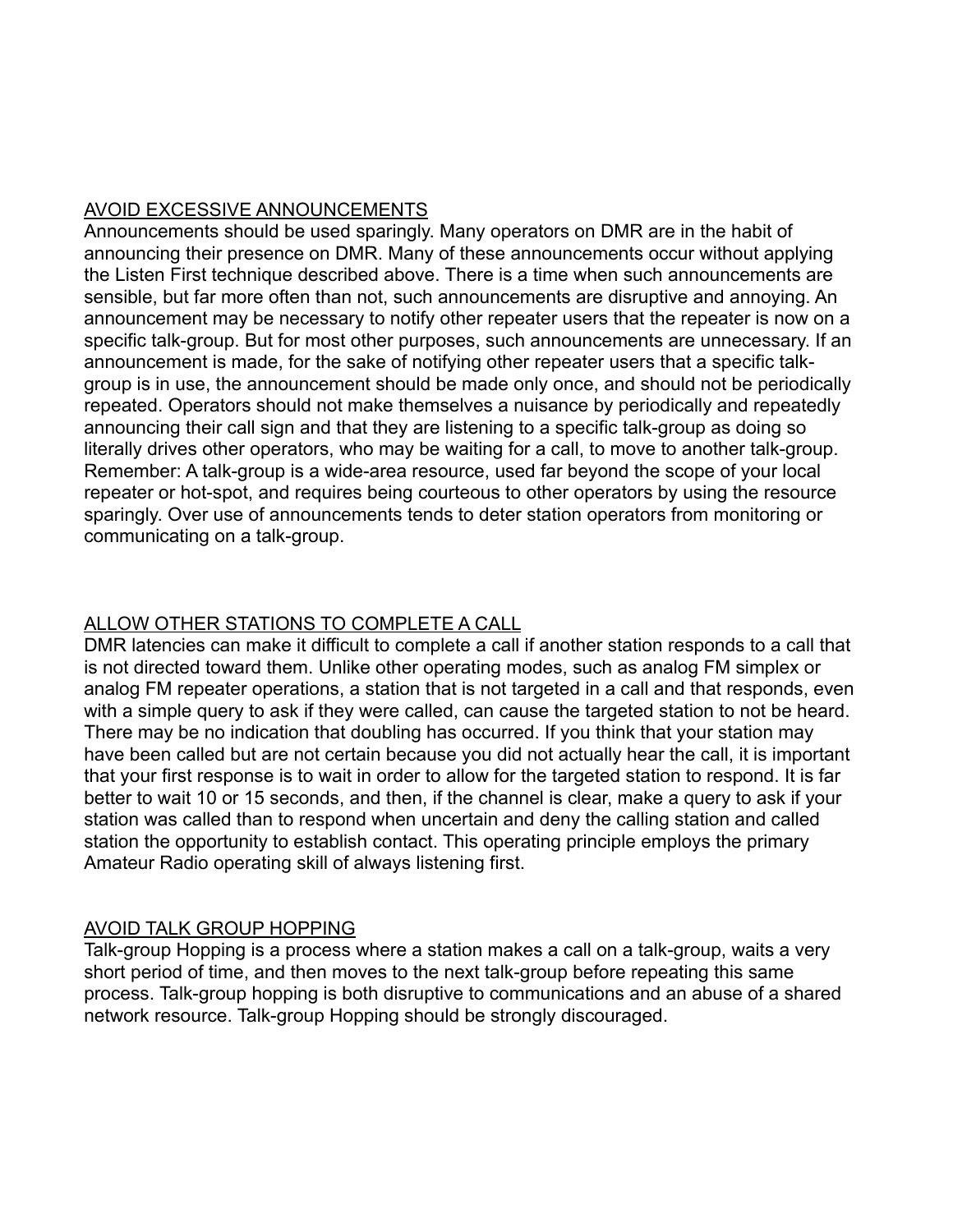### AVOID UNNECESSARY NETWORK BANDWIDTH CONSUMPTION

If all parties in a QSO are operating on the same repeater, and networked resources are not required to support the QSO, move off of the Brandmeister Network talk-group and carry on the QSO on the LOCAL talk-group as configured for the repeater that you are operating on. Do not unnecessarily consume networked bandwidth. If all parties to a QSO are not on the same repeater, then this is a situation where network utilization and the act of occupying a talk-group is justified.

# USE OF EXTREMELY LARGE AREA talk-groups

Talk-groups that cover an extremely large area should not be used for conversation. Rather, these talk-groups should be used to make a call, and then move off to a less used talk-group to conduct your conversation. For example, use USA 3100 to make a call and then move off to a state-wide talk-group, such as California 3106, to conduct your conversation. Do not deprive others from making a call by using such large area resources for conversation.

# ALWAYS LISTEN FIRST

Of the utmost importance is to listen to the frequency prior to making a call. If you observe that the frequency is already in use, wait until the frequency is no longer in use before making a call. If someone else made a call, allow time for the station that they called to respond before making your call (note that the calling station will likely repeat the call). If the call is an emergency, you may break in at any time to make an emergency call. If the call is not an emergency, but is urgent or time critical, you may break in and, when acknowledged, explain that you would like to make a quick call and will vacate the frequency shortly if allowed to make a quick contact (most Amateur Radio operators will accommodate such a request). If the frequency is not in use, you are free to make a call.

# DMR PUSH-TO-TALK TALK-GROUPS AND STATION IDENTIFICATION

If you are using a Push-To-Talk Talk-Group (i.e. a dynamic talk-group on a repeater or any talk-group on an OpenSpot), and cycle your push-to-talk switch to change talk-groups, **DO NOT issue a station identification until you have listened first to determine if your identification will result in interference to a QSO that is already in progress.** FCC regulations do require identification on a frequency, but you have up to 10 minutes to perform that action. A talk-group is not a frequency, and if, after listening and determining that the talk-group is in use and not available for your use, you move to another talk-group, you can identify (after listening first) on that talk-group and still meet the FCC requirements for station identification. Do not interrupt other users by announcing your call sign over an existing QSO.